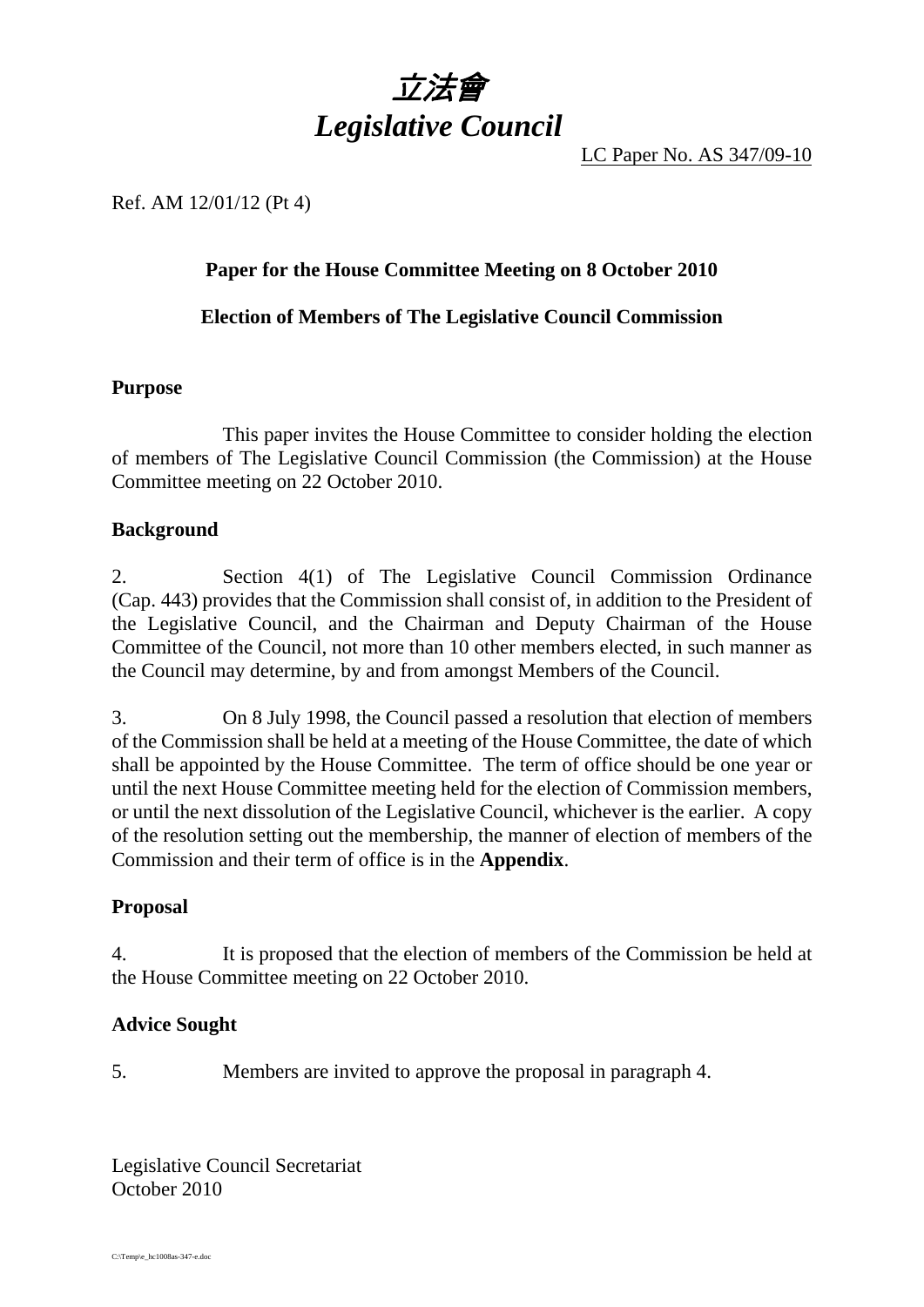## **THE LEGISLATIVE COUNCIL COMMISSION ORDINANCE**

## **RESOLUTION**

**\_\_\_\_\_\_\_\_\_\_\_\_\_\_\_\_\_\_\_\_\_\_\_\_\_\_\_\_\_\_\_\_\_\_\_** 

(Determination made under sections 4(1)(e) and 5(4) of The Legislative Council Commission Ordinance (Cap 443))

**\_\_\_\_\_\_\_\_\_\_\_\_\_\_\_\_\_\_\_\_\_\_\_\_\_\_\_\_\_\_\_\_\_\_\_\_** 

RESOLVED that with effect from 8 July 1998 the membership of The Legislative Council Commission, the election of members thereof and their term of office, be determined as follows :

## **Membership**

1. In accordance with section 4(1)(e) of The Legislative Council Commission Ordinance ("the Ordinance"), the maximum number of members to be elected shall be 10.

## **Manner of election**

2. An election of members referred to in section 4(1)(e) of the Ordinance shall be held at a meeting of the House Committee, the date of which ("election date") shall be appointed by the House Committee.

3. The Legislative Council Secretariat shall issue a circular and a nomination form to the Members of the Legislative Council at least seven clear days before the election date, inviting nominations to be made.

4. Each nomination form shall be for the nomination of one Member and shall be signed by one Member as the proposer, one Member as the seconder, and by the nominee Member to signify his consent to the nomination.

5. Duly completed nomination forms shall be delivered to the Legislative Council Secretariat at least three clear days before the election date.